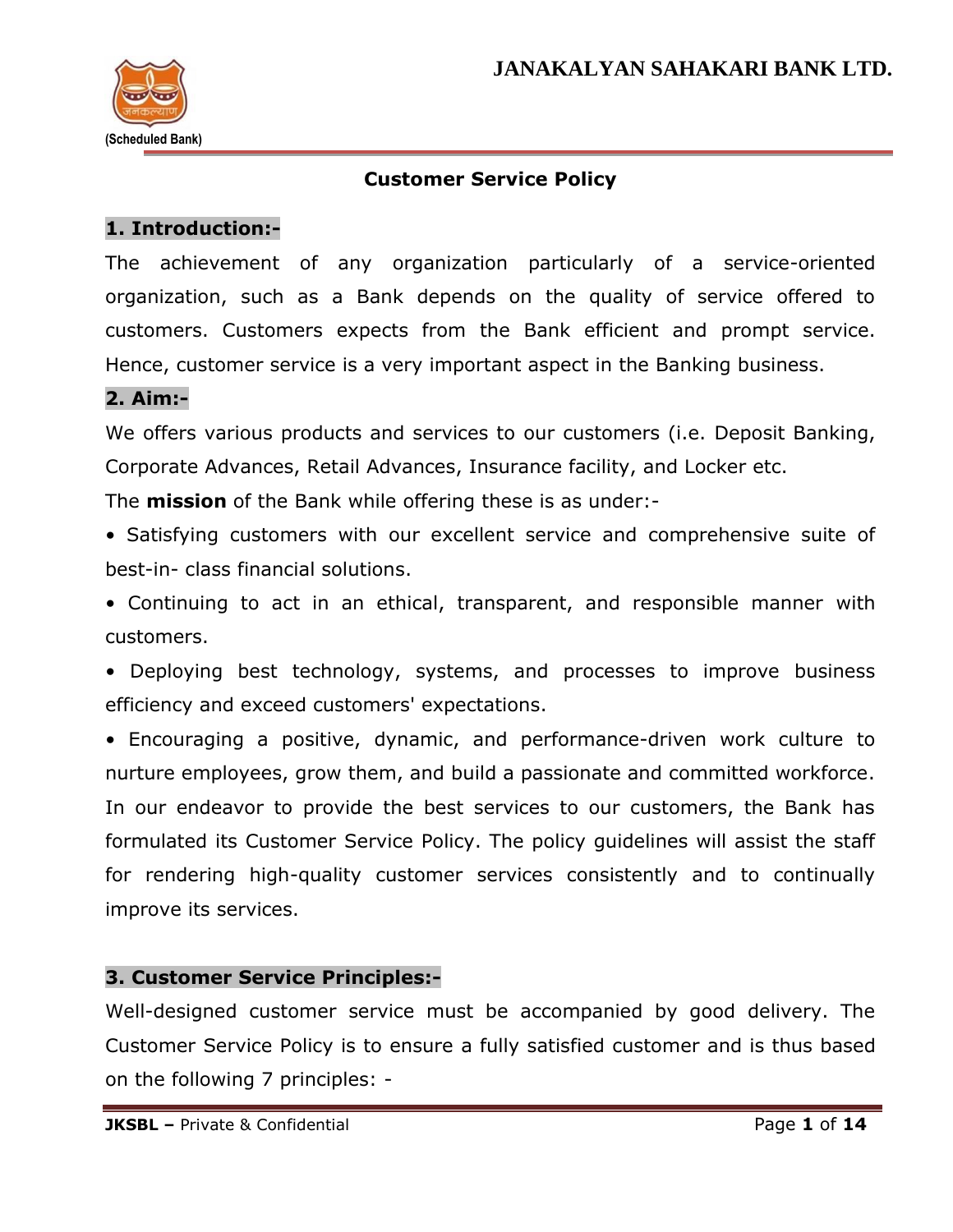

a) **Speed** – Customer's needs should be taken care of as soon as possible. Delayed handling of the customer's requests is a major block in the delivery of good customer service.

b) **Timeliness** – Commencement of banking business and opening of counter services in time and rendering uninterrupted service during business hours is an integral aspect of ensuring good customer service.

c) **Accuracy** – The information rendered by the Bank to the customer should be factual, accurate, and unambiguous. Acronyms, if used, should be explained to the customer. Where there is any doubt about the accuracy of any information, the details will be checked and validated prior to release.

d) **Courtesy** – The least that any visitor to a branch expects is courtesy from the Bank staff. Therefore, first and foremost, every customer shall be extended due courtesies, whether or not the Bank is in a position to meet his/her needs. Courtesy will be shown in all circumstances, even in difficult situations where the customer does not show similar courtesy in return. Staff will always be polite in their spoken words, body language, and demeanor.

e) **Concern** – Anticipating the customer's problems and guiding them shows that Bank cares for them and is equally concerned.

f) **Communication** – An important part of customer service is communicating effectively with the customers and personal interaction plays a very effective role in developing the relationship with customers. Janakalyan Bank welcomes opinion and suggestions from customers and such opinions/ suggestions are placed before Business Development and General Administration Committee (BDGA) to look into customer suggestions. If found to be feasible, the suggestions are accepted and subsequently implemented.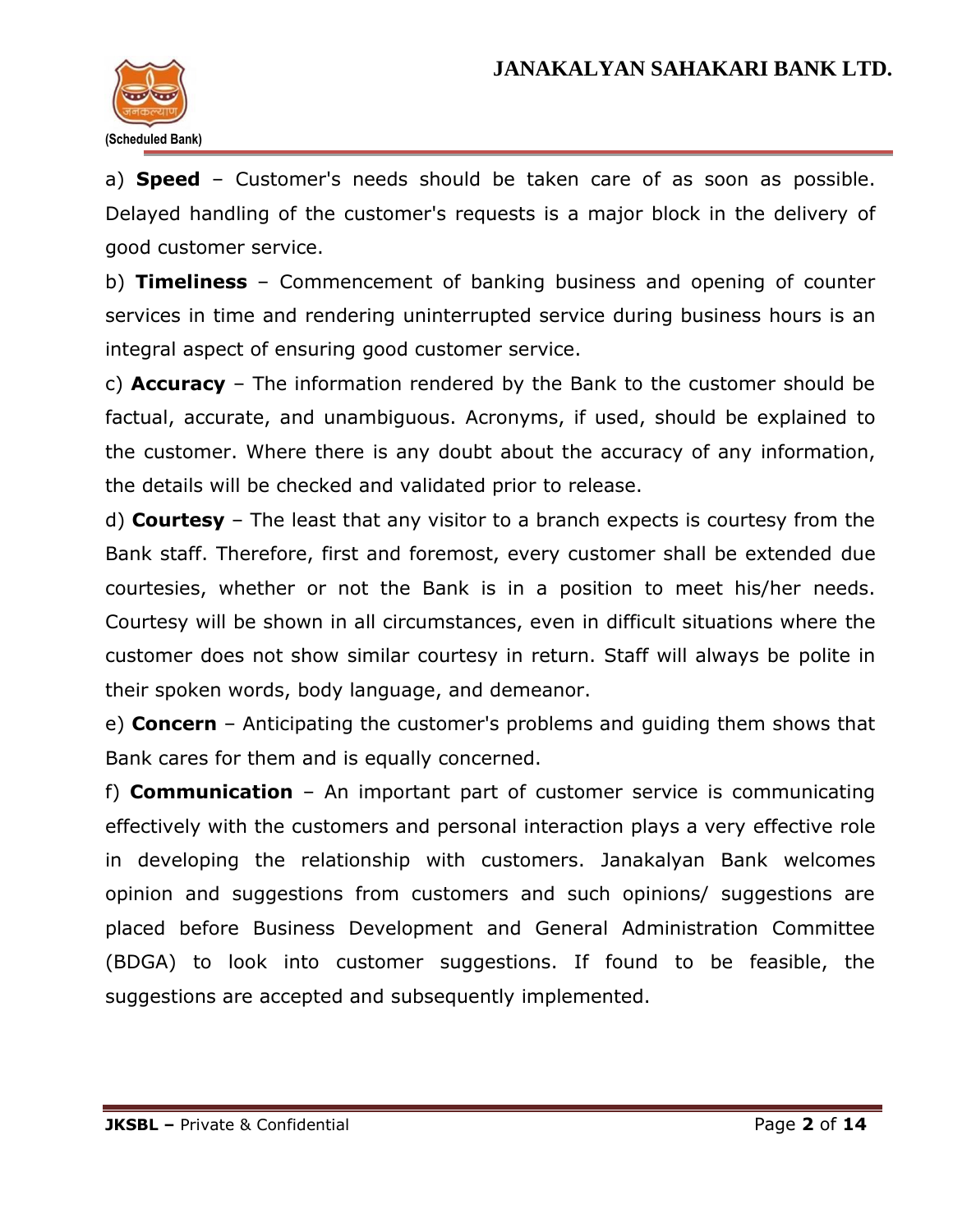

g) **Transparency**- Clear and precise information needs to be provided to the customers in response to their queries and complaints, as per the extant policies of the Bank.

### **4. Customer Service Commitment for staff**

Janakalyan Bank also emphasizes that its staff stay focused and be customer friendly. The Service Commitment of the staff should be to:

a) Be honest, transparent, equitable and fair in dealing with customers.

b) Listen to what customers have to say and determine the exact nature of the request.

c) Explain our products and services and keep the customer informed of any changes.

- d) Respond to customer enquiries promptly and efficiently.
- e) Seek the views of the customer, if required.
- f) Provide relevant and timely feedback. Customer Care Policy

g) Make decisions using processes that are consultative, impartial, and otherwise ethical.

h) Adopt fair, lawful, and appropriate procedures when arriving at resolutions.

i) Be tolerant and accommodative even in the event of provocation.

j) Sensitive to customers with physical disabilities, senior citizens, and weaker sections of society.

k) Seen to be acting in accordance with Banks' extant guidelines.

### **5. Initiatives taken to provide better customer service**

- a) In order to ensure that the customers are provided with excellent service at all the branches, the following guidelines have been adopted:
- b) Providing infrastructure facilities by ensuring adequate space, proper
- c) Furniture, etc.
- d) Ensuring that all branches of our Bank are opened as per the scheduled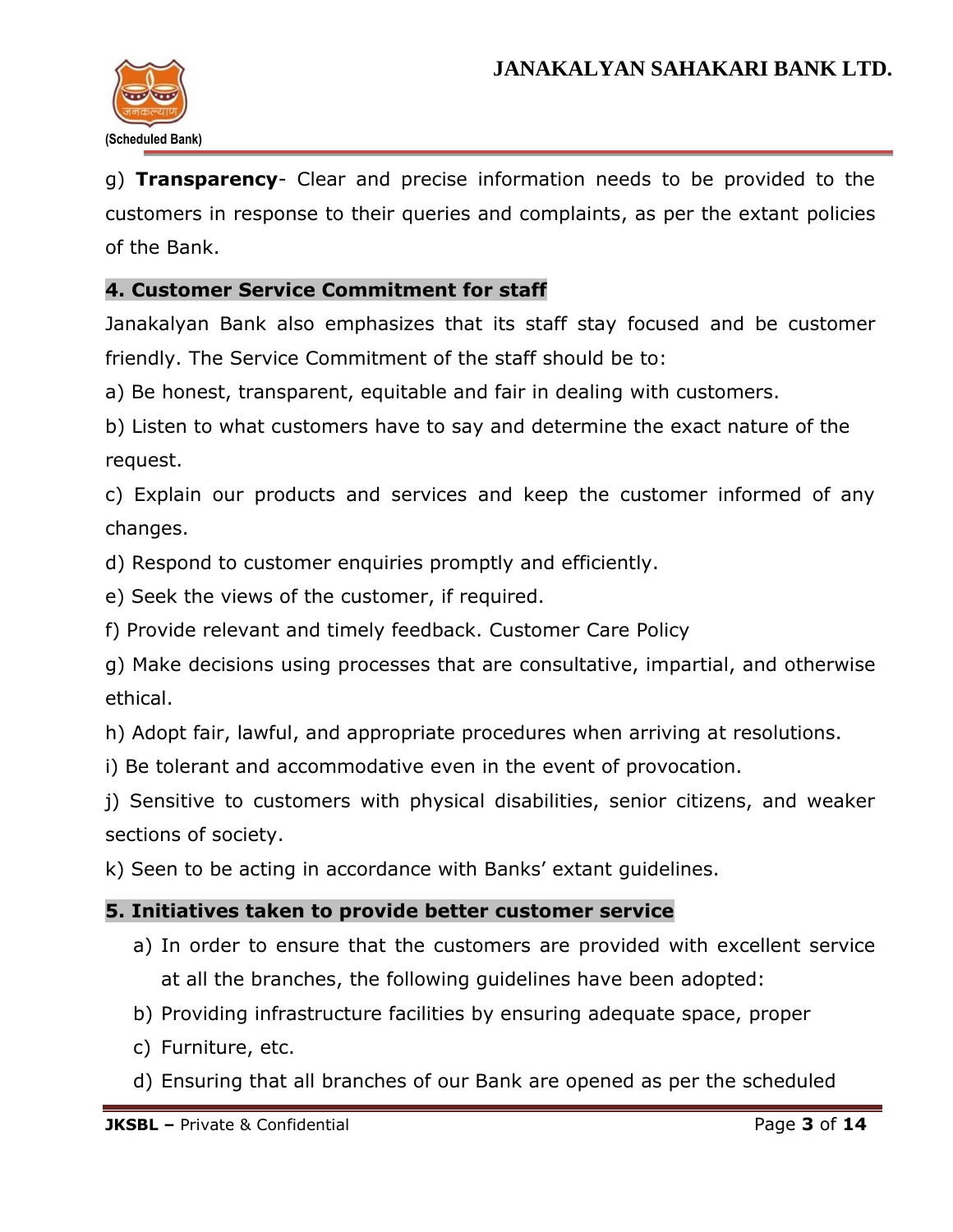

- e) time and are operated for the full hours.
- f) Providing separate "May I Help You/Inquiry counters at our large branches.
- g) Wearing an identification badge displaying photo, name, and designation thereon by the employees.
- h) Periodic change of desk to ensure job rotation.
- i) Training of staff in line with customer service orientation. Training in technical areas of banking and product knowledge to the staff at delivery points.
- j) Displaying time norms for various banking transactions/ services.
- k) Accepting accept cash over the counters from all their customers who desire to deposit cash at the counters. Service relating to exchange of mutilated and soiled notes should be dealt in a more customer-friendly manner.
- l) In case of remittance through electronic funds transfer, we are providing the option to the customer to choose between RTGS system and NEFT system at the time of initiation of the funds transfer. We are providing positive confirmation to our customers through SMS about the successful credit of funds to the beneficiary's account when funds are transferred through NEFT/RTGS. We are levying service charges for remittance of funds through RTGS/NEFT as per the guidelines of Reserve bank of India from time to time.
- m)Providing services relating to issue of remittance Instrument by way of demand drafts / Pay Order. A draft/pay order is uniformly valid for a period of three months and procedure for revalidation after three months should be followed as per the bank" s guidelines. In this respect necessary instructions have been issued to Branches to ensure that drafts/Pay Orders of small amounts should be issued against cash to all customers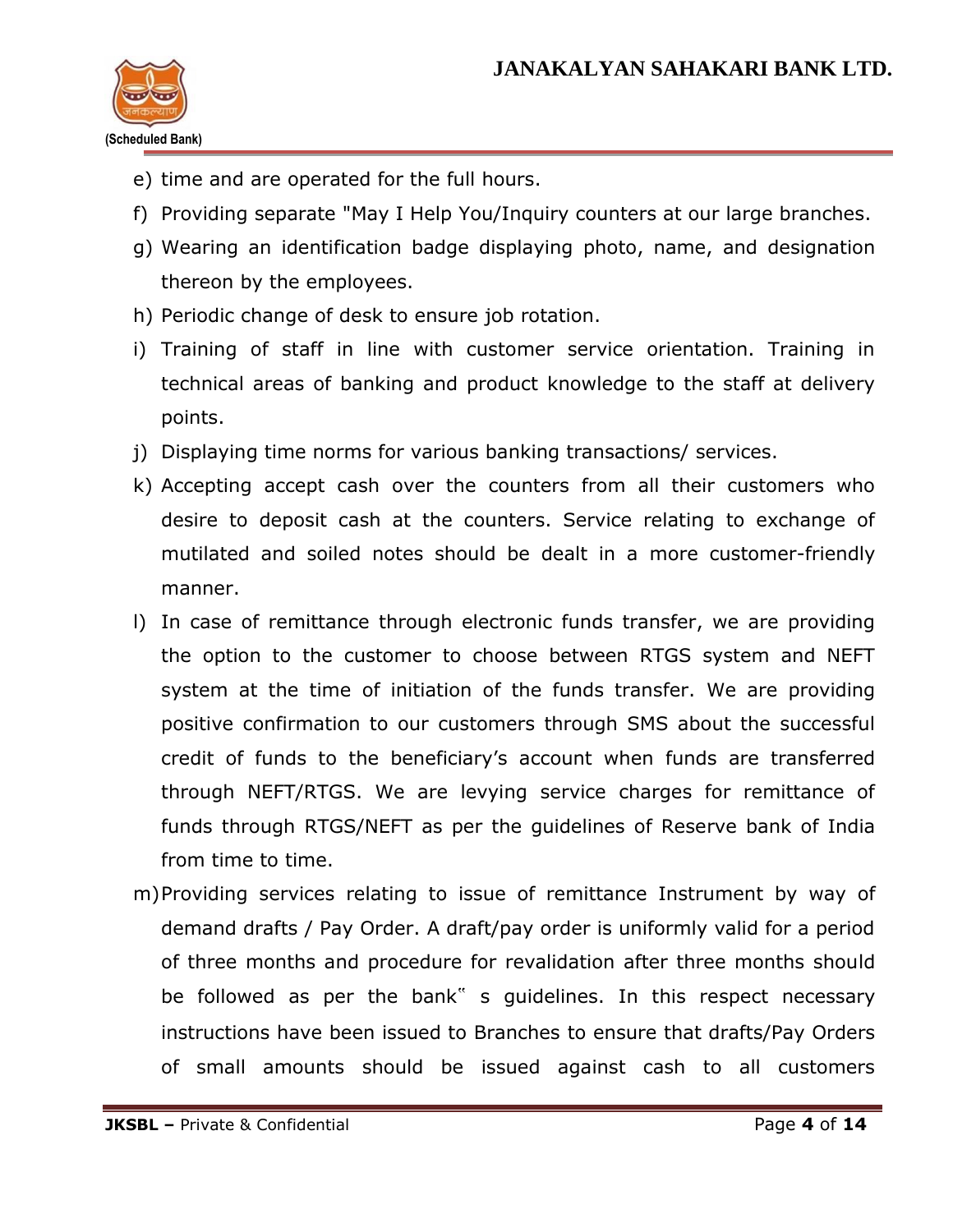

irrespective of the fact whether they are having accounts with the branch or not after adhering to the KYC requirement.

### **6. Business and Working Hours:-**

Commencement of working hours for the staff at the branches / extension counters should be 15 Minutes before the commencement of the business hours, so that when the business hours starts / customers enter branch premises / banking hall, each counter should be ready to receive them and render all the services, as may be needed by them.

In this respect, necessary instructions have been issued to Branch Officials that all the Customers who enter branch premises / banking hall before the close of business hours are attended to.

### **7. Display of time norms:-**

We have displayed the time norms for various banking transactions/ services.

### **8. Uninterrupted Service:-**

We have devised appropriate procedures to ensure that no counter remains unattended during the business hours and uninterrupted service is rendered to the customers by making adequate relief arrangements as may be necessary.

### **9. Guidance to Customers:-**

a) The Bank places utmost importance on safety of funds of its customers and makes efforts to explain safe banking practices amongst customers to protect them from losing their hard-earned money.

b) The Bank has been using various means of communication such as leaflets, brochures, material printed on statements and account opening Wel -Come kits, Website, Emails, SMS, and Social Media etc.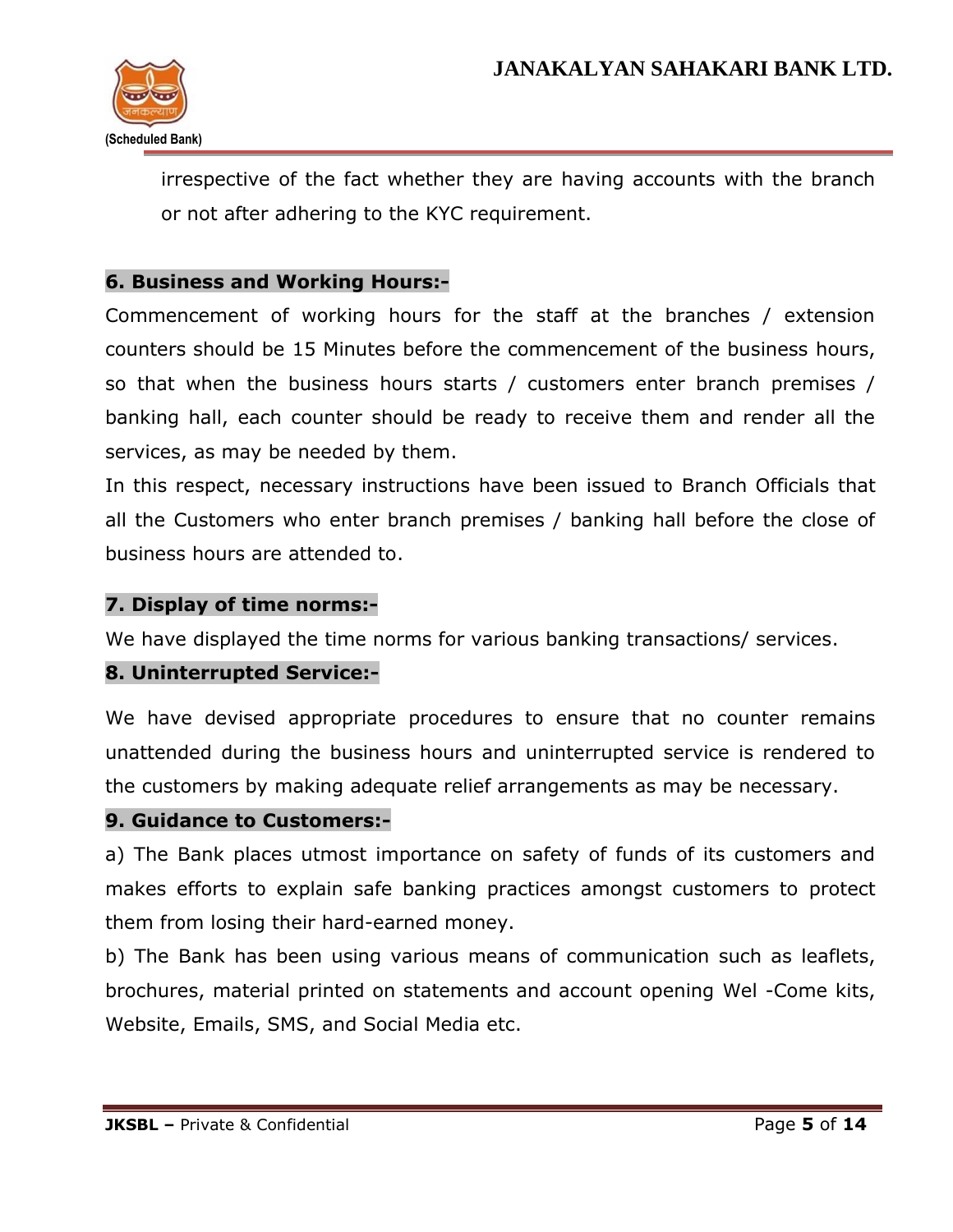

c) The Bank ensures full transparency to the customer in levying of various fees, service charges, and penalties. Information about fees and service charges has been displayed on each branch notice board as well as Banks website.

d) We have circulated information about Know Your Customer (KYC) Norms for creating public awareness and same is displayed at each branch premises as well as on Banks website.

### **10. Provision of Note Counting Machines on counters:-**

Note Counting / sorting Machines has been provided at all the Branches for ensuring enhancement in the Quality of Customer Service and in compliance of the Clean Note Policy of the Reserve Bank of India.

### **11. Savings bank passbooks/ statement of accounts:-**

A passbook is a ready reckoner of transactions and is handy, compact Branch should therefore offer passbook facility to all its savings bank account holders, and in case the customer chooses to get hard copies statement of account/estatement, the branches are issuing hard copy /E-statement of monthly statement of accounts. We are also issuing E- statement to current account holder as and when customer requested to us. The first time issue of Pass Book or Statements will not carry any charge under normal circumstances.

### **Other information on the passbook:-**

- We are invariably mentioning full address / telephone number of the branch is in the Pass Book / Statement of Accounts issued to account holders.
- We are providing MICR code and IFSC Code of the branch in all passbook /statement of account to their account holders
- We have made necessary arrangement to furnish remitter details in pass book / account statement for credits received by customers through NEFT / NECS / **ECS**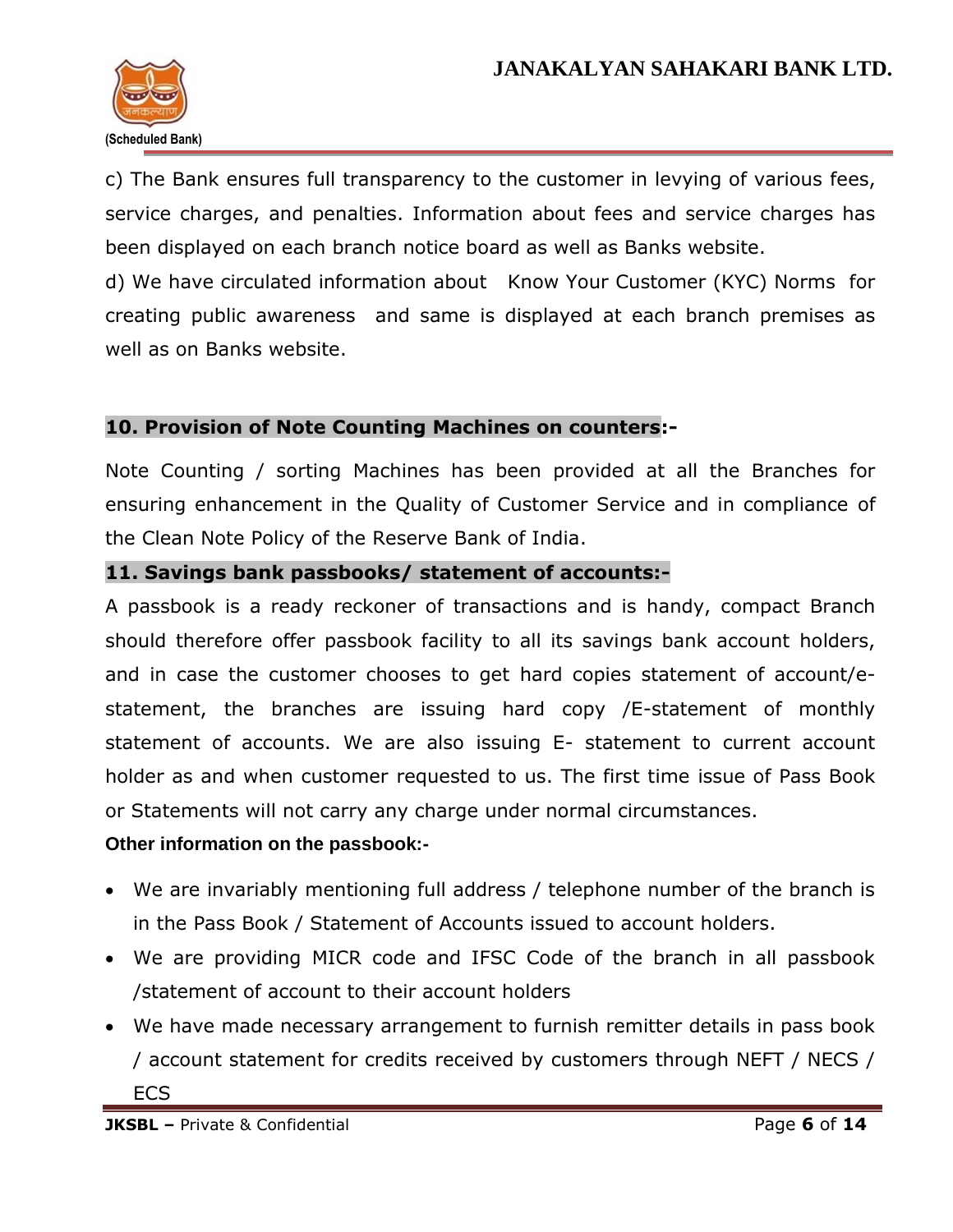

## **Updating Passbooks**

(i) Customers shall be requested by the branch staff to get the pass-books updated regularly and attach importance to this area.

(ii) Wherever pass-books are held back for updating, because of large number of entries, paper tokens indicating the date of its receipt and also the date when it is to be collected shall be issued.

## **Entries in Passbooks / Statement of Accounts**

Branch should ensure to give correct and legible entry in the pass book. However if the customer approaches for further details the same shall be provided.

### **12. Term Deposit Account:-**

### **Transferability of Deposit Receipts**

In CBS, environment Term deposits are freely transferable from one branch to another without any loss of interest to customer.

### **Disposal of Deposits**

We have made necessary arrangement in the account opening form of advance instructions from depositors for disposal of deposits on maturity.

Further we have also implemented Auto Renewal Facility of Term Deposit for the benefit of customer. The information of the same has been displayed on notice board of each branch as well as Banks website.

## **Notifying the change in Interest Rates**

We are displaying information about change in interest rate on deposits on the Notice Board of each branch as well as banks websites expeditiously.

### **Payment of interest on fixed deposit - Method of calculation of interest**

Indian Banks Association (IBA) Code for Banking Practice has been issued by IBA for uniform adoption by the Member Banks. For the purpose of calculation of interest on domestic term deposit, repayable in less than three months or where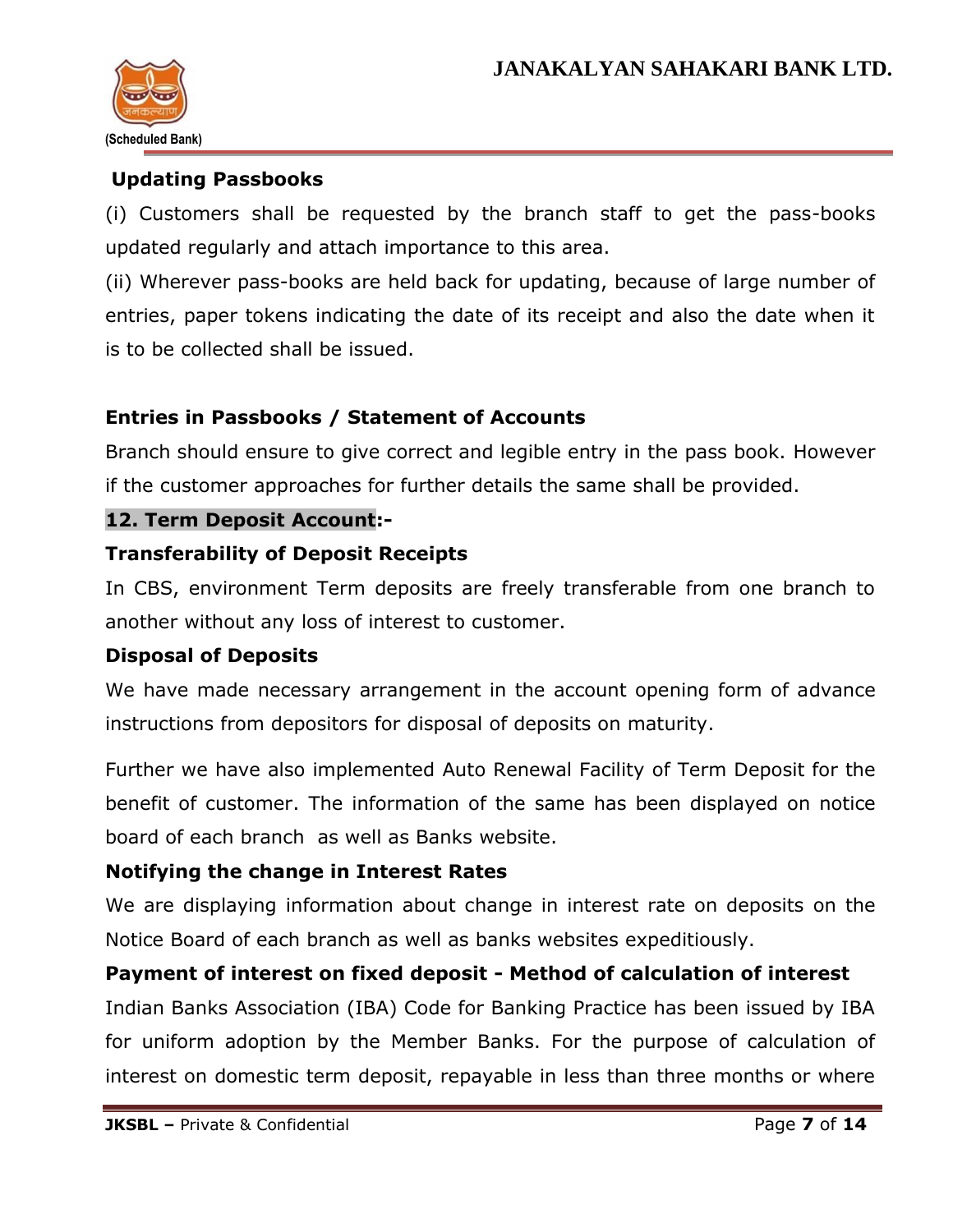

the terminal quarter is incomplete, interest should be paid proportionately for the actual number of days reckoning the year at 365 days. Information to the depositors about the manner of calculation of interest should be given to them while accepting the deposits and display the same at the branches.

## **13. Acknowledgement by branches at the time of submission of Form 15- G / 15-H**

Branches are not required to deduct TDS from depositors who submit declaration in Form 15-G/15-H under Income Tax Rules, 1962.

With a view to protect interest of the depositors and for rendering better customer service, branches are advised to give an acknowledgment at the time of receipt of Form 15-G/15-H. This will help the improvement of customer service and customers will not be put to inconvenience due to any omission on part of the branches.

### **14.Timely Issue of TDS Certificate to Customers**

With a view to protect the interests of the depositor and for rendering better customer service, branches have been advised to provide TDS Certificate in Form 16A, to their customers in respect of whom they have deducted tax at source, well within the time-frame prescribed under the Income Tax Rules .

### **15. Settlement of claims in respect of missing persons:-**

Branches are advised to follow the prescribed procedure in case a claim is received from a nominee / legal heirs for settlement of claim in respect of missing persons :-

The settlement of claims in respect of missing persons would be governed by the provisions of Section 107 / 108 of the Indian Evidence Act, 1872. Section 107 deals with presumption of continuance and Section 108 deals with presumption of death. As per the provisions of Section 108 of the Indian Evidence Act, presumption of death can be raised only after a lapse of seven years from the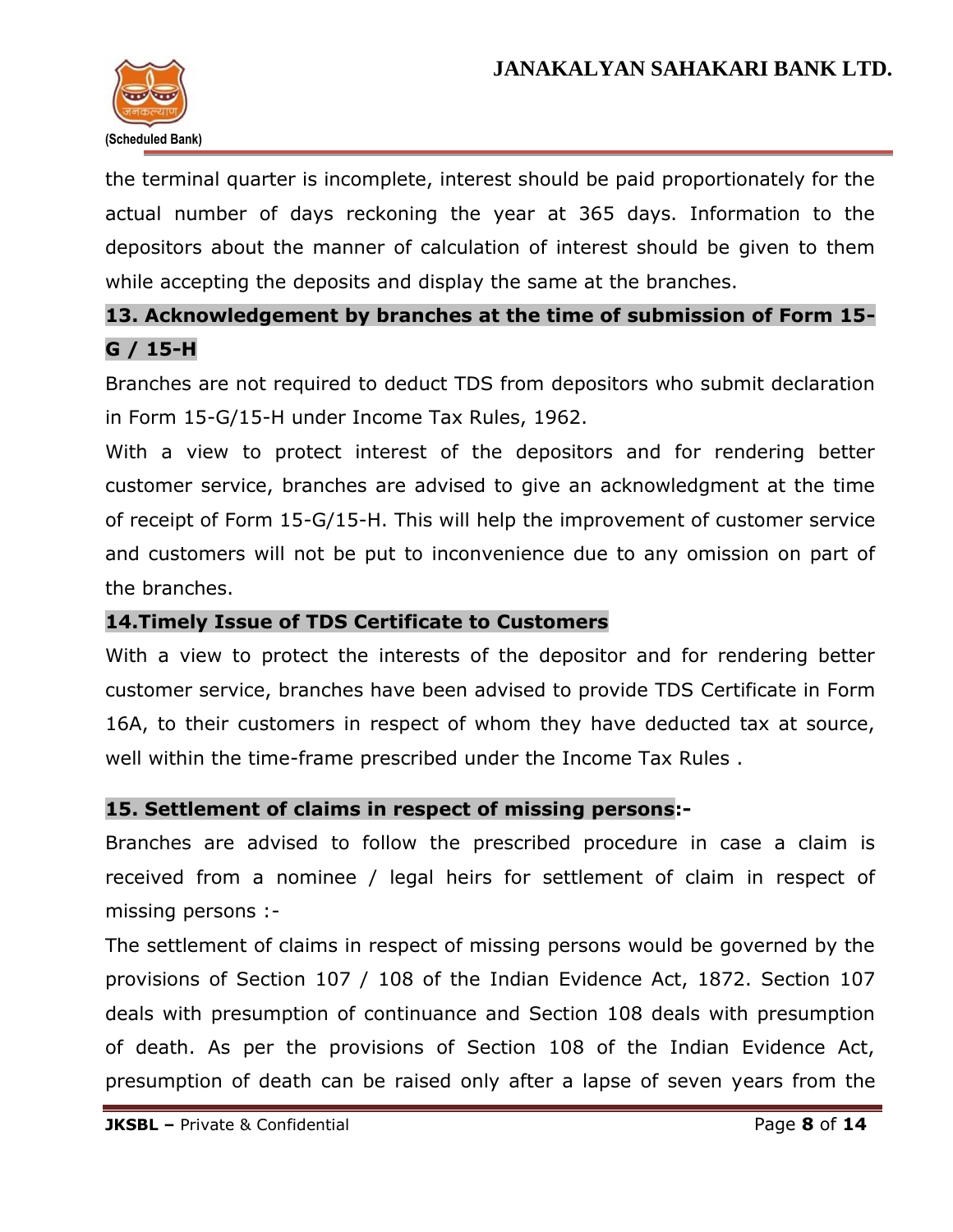

date of his/her being reported missing. As such, the nominee / legal heirs have to raise an express presumption of death of the subscriber under Section 107/108 of the Indian Evidence Act before a competent court. If the court presumes that he/she is dead, then the claim in respect of a missing person can be settled based on the same. Branches are advised to follow the procedure laid by the bank.

### **16. Deceased Depositors: Settlement of Claims:-**

In line with the RBI guidelines and the Bank's Operational Procedure for settlement of claims of deceased depositors, the Bank will ensure that there is quick and hassle-free settlement of amount / dues to the nominee / legal heir. As per Bank's Policy on Settlement of Deceased Claim, accounts with nomination would be settled within a period not exceeding 8 days and accounts without nomination would be settled within a period not exceeding 1 month from the date of receipt of the claim application with complete documentation to the satisfaction of the bank.

### **17.Safe Deposit Lockers:-**

With respect Safe Deposit locker, major instructions have been issued to branches:-

- Branches should not link the provisions of lockers facility with placement of fixed or any other deposit beyond what is specifically permitted.
- Branches may obtain a Fixed Deposit, which would cover 3 year's rent, and the charges for breaking open the locker in case of an eventuality. However, branches should not insist on such Fixed Deposit from the existing locker hirers.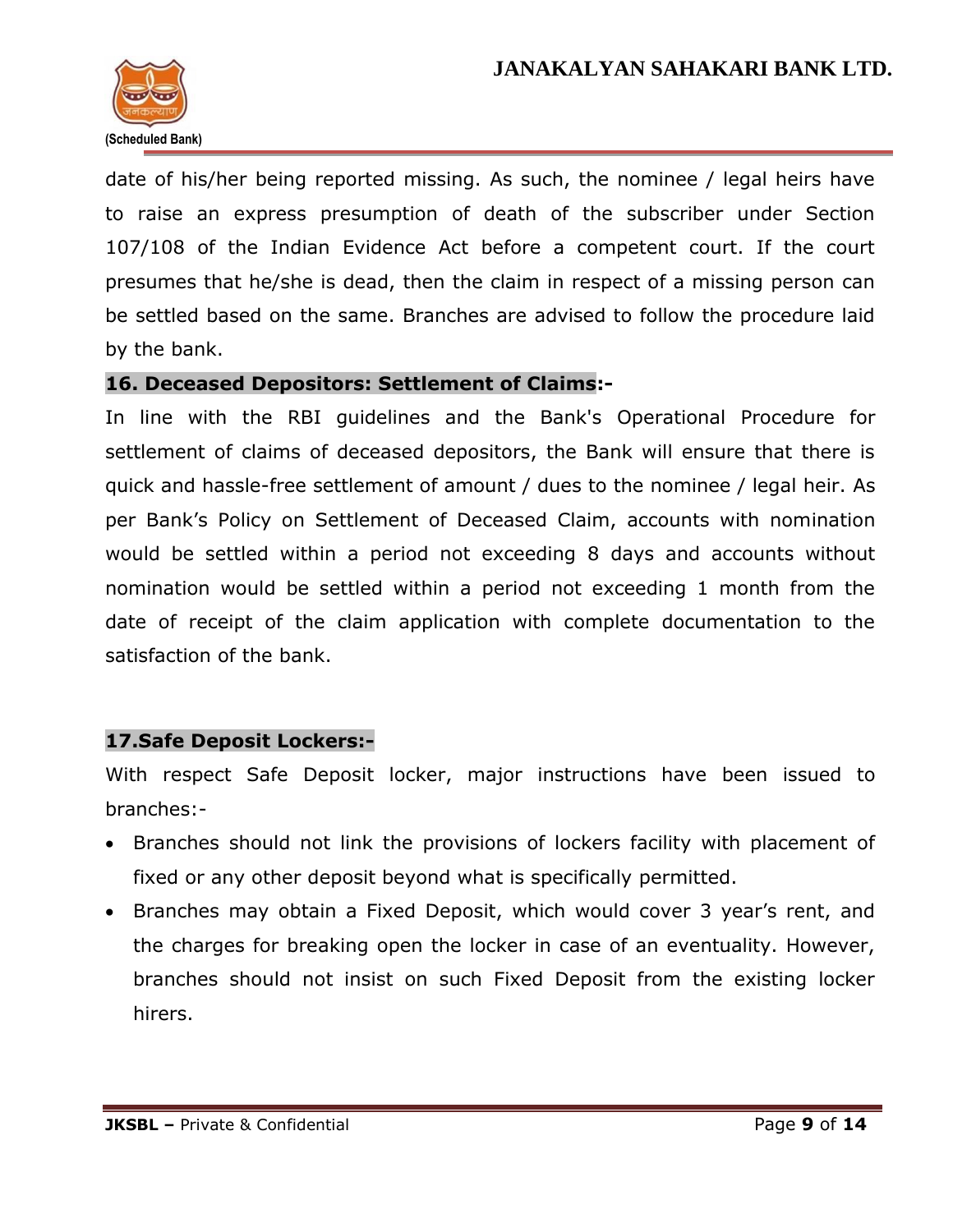

 Branches should maintain a wait list for the purpose of allotment of lockers and ensure transparency in allotment of lockers. All applications received for allotment of locker should be acknowledged and given a wait list number.

## **18. Policy for Grievance Redressal**

Salient features of the said policy are as under:-

- 1) Displayed the notice on the branch notice board that, if a customer is having any grievances/complaints, please approach Branch Manager.
- 2) If the complaint is unresolved at the branch level, then customers may approach to The Chief Executive Officer at Head Office through the CEO Secretariat on telephone number: 022-25264105 - 022-25264107.
- 3) In case the customer is not satisfied with the reply received from the Bank or has not received a reply within a period of one month of lodging the complaint with the Bank, then customers can approach the **Banking Ombudsman under the Banking Ombudsman Scheme.**

### **19. Compensation Policy**

The objective of this policy is to establish a system whereby bank compensates the customer for any financial loss he/she might incur due to deficiency in service on the part of the bank or any act of omission or commission directly attributable to the bank.

### **20. Visually Impaired Persons:**

The Bank **without any discrimination** provides banking facilities such as cheque book facility / operation of ATM / locker, etc., to the visually challenged customers who are capable of using those facilities.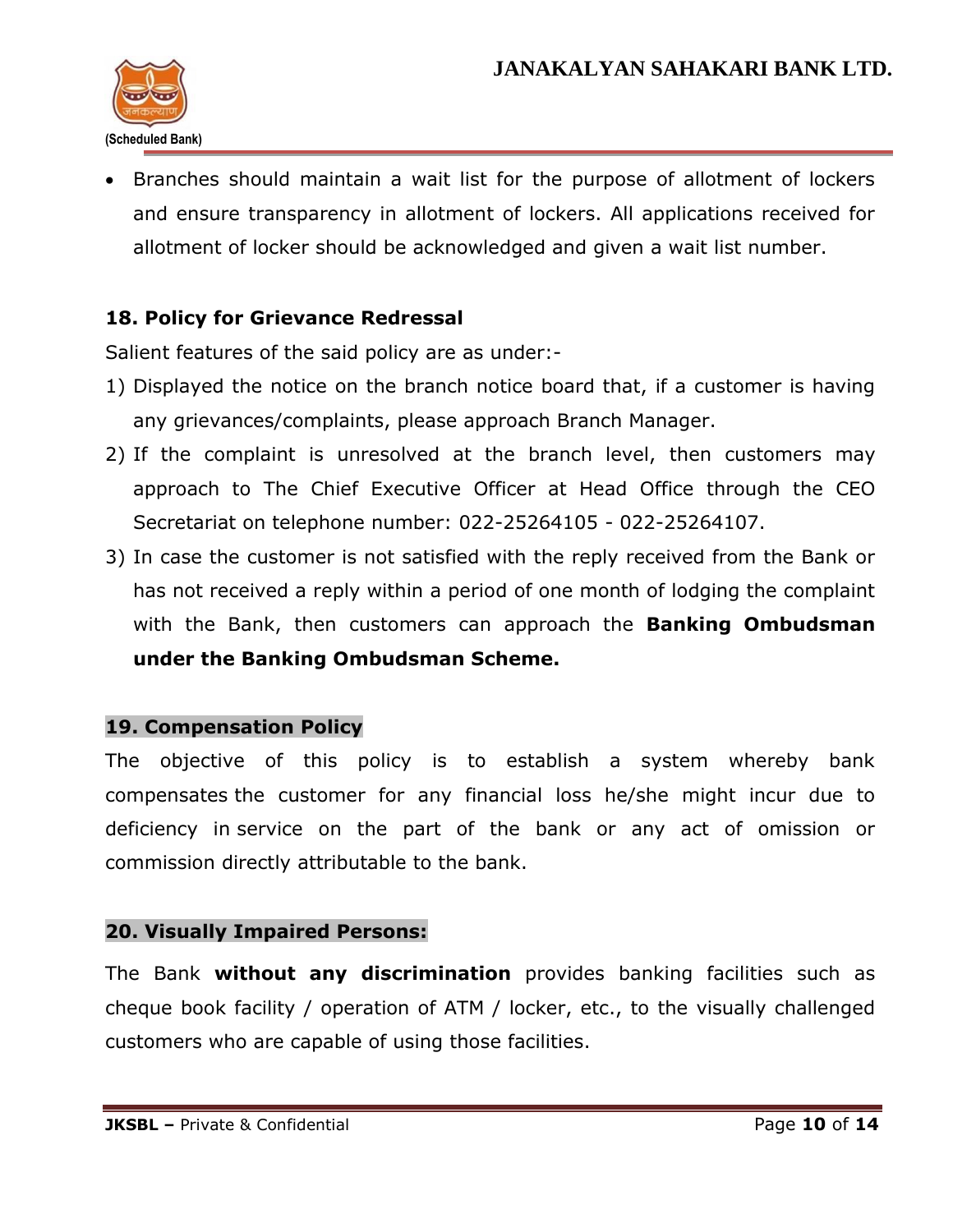

In this regard, all the branches are duly advised to render all possible assistance to the visually challenged customers for availing the various banking facilities.

### **21.Cheque Deposit Machine:-**

Both the Cheque Deposit Machine and the facility for acknowledgement of the cheques at regular collection counters should be available to the customers and no branch should refuse to give an acknowledgement if the customer tenders the cheques at the counters.

Branch should ensure that customers are not compelled to deposit cheques in the Cheque Deposit Machine.

### **22.Dishonor of Cheques - Procedure thereof**

### **Procedure for return/dispatch of dishonored cheques**

- a. Cheques received in inward clearing through clearing houses for payment from customers' account and dishonored should be returned immediately as per the return discipline prescribed for respective clearing house in terms of Uniform Regulations and Rules for Bankers' Clearing Houses.
- b. Outward returned cheques received back from the Clearing House/Service Branch should be immediately informed to customer on telephone and in case customers do not collect within two days then the said cheques should be dispatched by register AD at customers officials address.

### **23.Complaints/suggestions box:-**

Complaints/suggestions box is provided at each office of the bank.

### **24.Security arrangements:-**

In view of the incidents involving terrorists/dacoits, we have installed CCTV and Alarm System at our branches .In this respect regular drills being done at branches.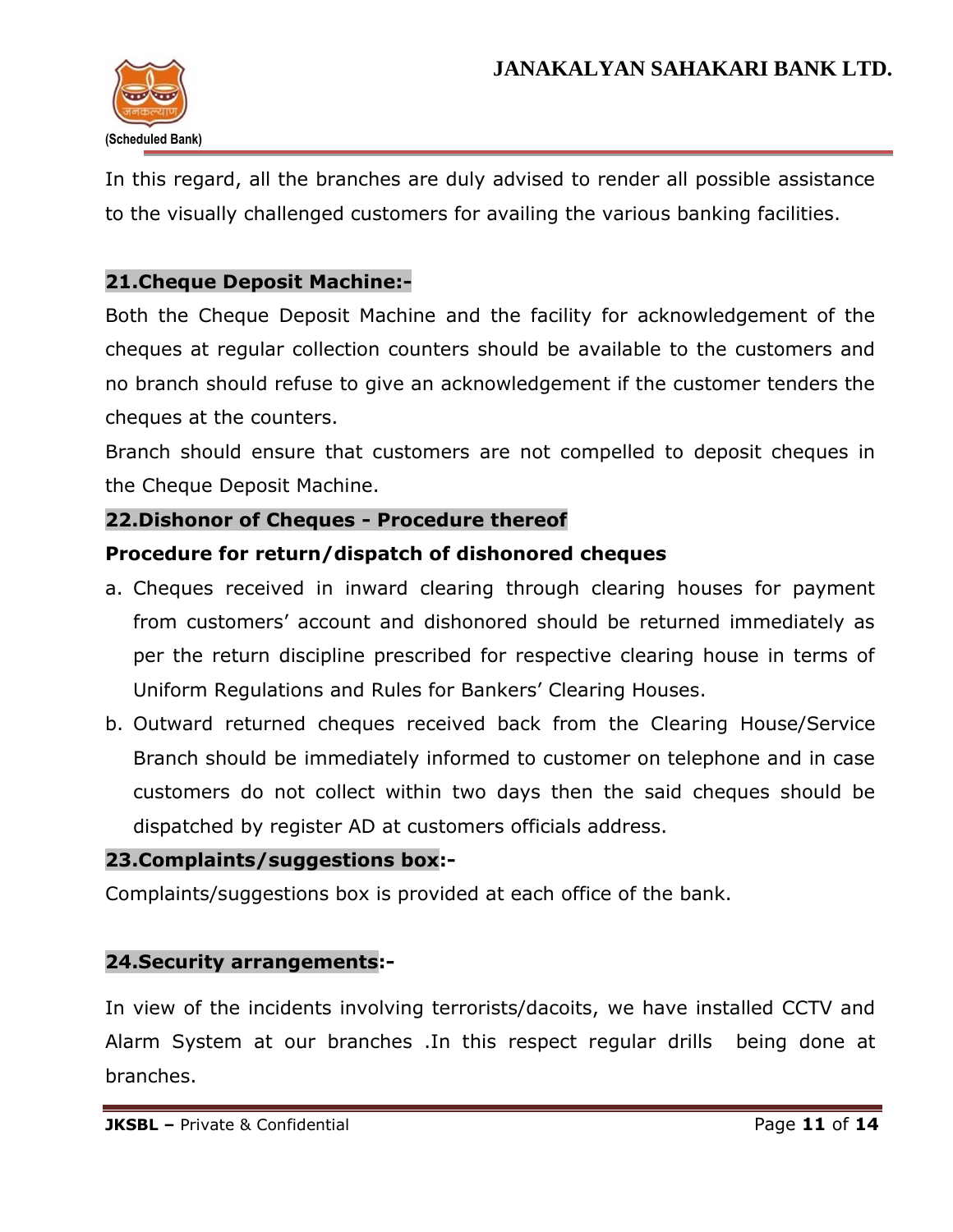

### **25.Minimum Balance in Current Account and Savings Bank Accounts:-**

At the time of opening the accounts, branches are informing the customers; requirement of maintaining minimum balance and levying of charges etc., if the minimum balance is not maintained.

As regards to saving Bank account, we are not levying minimum balance charges effecting from  $01<sup>st</sup>$  April 2015 and information of the same has been displayed at all branches notice board as well as banks website.

In case of any change in any of the scheduled of Service Charges then we are giving one-month notice in advance to all customers.

### **26. Writing the cheques in any language:-**

The customer may write cheques in Hindi, English or in the concerned regional language.

### **27.Reconciliation of Transactions at ATMs Failure – Time Limit :-**

Bank will reimburse to the customers the amount wrongfully debited within a maximum period of 7 days from the date of receipt of customer complaints. For any delay to re-credit the customers' account within 7 working days from the date of receipt of the complaint, the bank shall pay compensation of Rs.100 per day to the aggrieved customer. This compensation shall be credited to the customer's account automatically without any claim from the customer, on the same day when the bank affords the credit for the failed ATM transaction.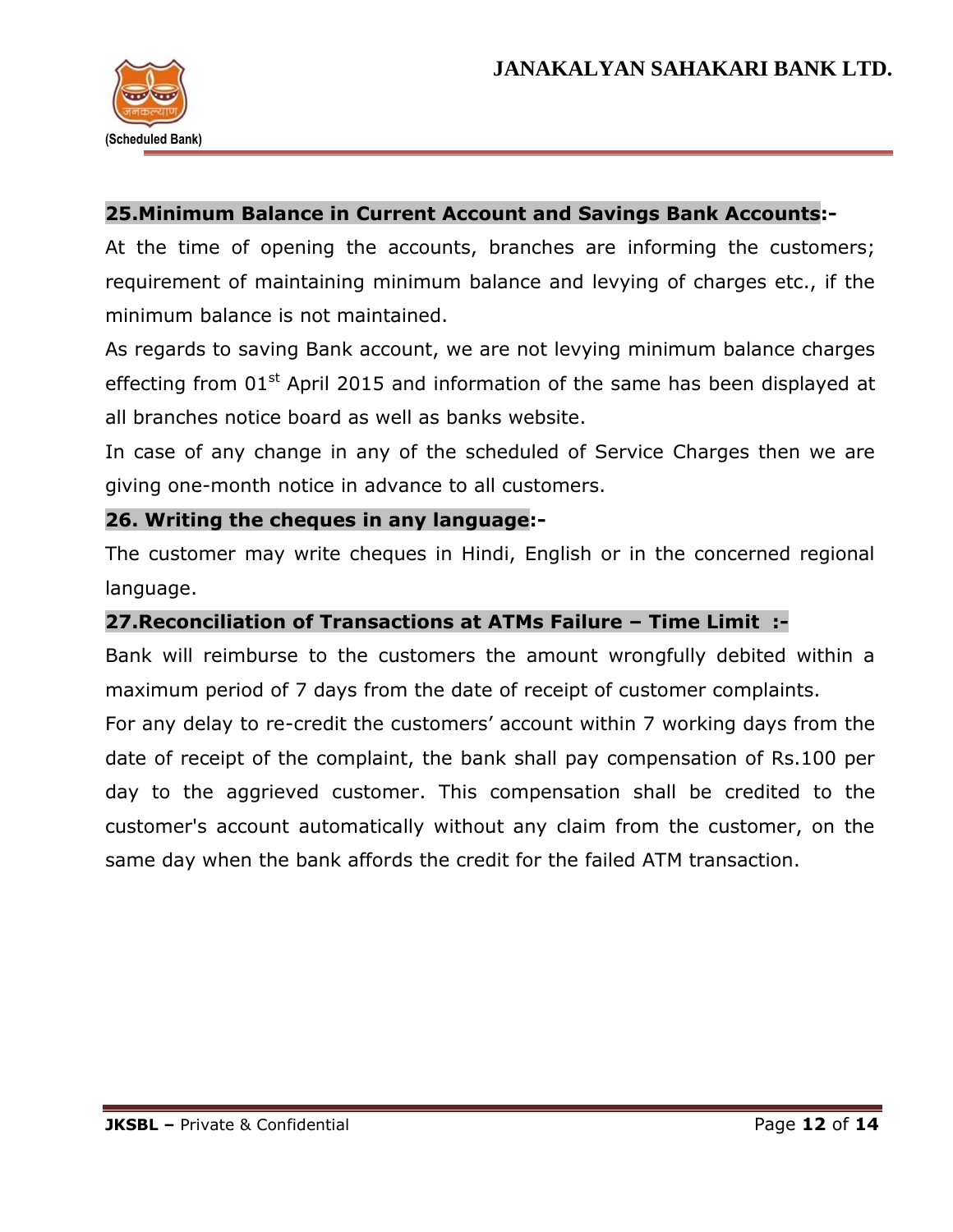

# **28.Legal Guardianship Certificates issued under the Mental Health Act, 1987 and National Trust for the welfare of persons with Autism, Cerebral Palsy, Mental Retardation, and Multiple Disabilities Act, 1999 – For the purpose of opening / operating Bank Accounts:-**

The RBI, vide their Circular No. RBI/2013-14/444DBOD/No.Leg..BC.54/ 09.07.005/2013-14 dated 13.01.2014 and in supersession of their earlier instructions circulated the following guidelines applicable for the purpose of opening / operating bank accounts:

i) The Mental Health Act, 1987 provides for a law relating to the treatment and care of mentally ill persons and to make better provision with respect to their property and affairs. According to the said Act, "mentally ill person" means a person who is in need of treatment by reason of any mental disorder other than mental retardation. Sections 53 and 54 of this Act provide for the appointment of guardians for mentally ill persons and in certain cases, managers in respect of their property. The prescribed appointing authorities are the district courts and collectors of districts under the Mental Health Act, 1987.

ii) The National Trust for Welfare of Persons with Autism, Cerebral Palsy, Mental Retardation, and Multiple Disabilities Act, 1999 provides for a law relating to certain specified disabilities. Clause (j) of Section 2 of that Act defines a "person with disability" to mean a person suffering from any of the conditions relating to autism, cerebral palsy, mental retardation or a combination of any two or more of such conditions and includes a person suffering from severe multiple disabilities. This Act empowers a Local Level Committee to appoint a guardian, to a person with disabilities, who shall have the care of the person and property of the disabled person.

iii) RBI has advised to take note of the legal position stated above and may rely on and be guided by the orders/certificates issued by the competent authority,